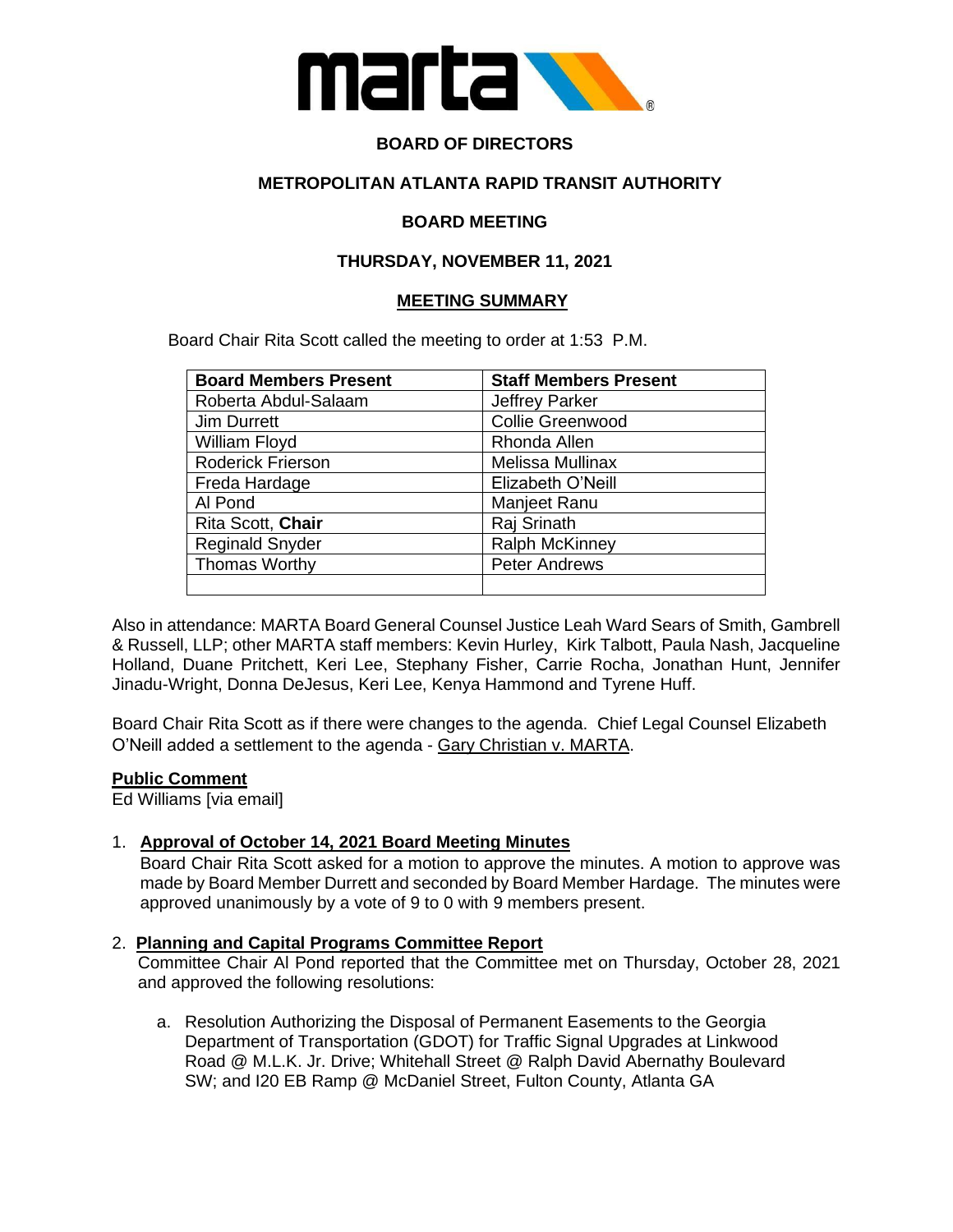- b. Resolution to Authorize the Disposal of a Permanent Easement to Atlanta Gas Light for the Installation of a Shut-Off Valve in Lot 5 of the Chamblee Station
- c. Resolution Authorizing Contract Award for the Procurement of a Letter of Agreement for the Kensington Station Master Planning Services, LOA L49711
- d. Resolution Authorizing the Award of a Contract for Construction Management at Risk (CMAR) with Pre-Construction Services for Five Points Station Transformation Project RFP P46354
- e. Resolution Authorizing the Approval of the Proposed Service Modifications for December 2021

 Committee Chair Pond requested approval of the resolutions, which were seconded by Board Member Durrett. The resolutions were approved unanimously by a vote of 9 to 0 with 9 members present.

 Committee Chair Pond reported that the Committee received the following briefings:

- f. Proposed December 2021 Service Modifications
- g. Public Hearing Results for the Proposed Service Modifications for December 2021

#### 3. **Operations & Safety Committee Report**

Committee Chair W. Thomas Worthy reported that the Committee met on Thursday, October 28, 2021 and approved the following resolution:

 a. Resolution Authorizing the Final Payment for Bus Tire and Lease Services, IFB B36296

 Committee Chair Worthy requested approval of the resolution, seconded by Board Member Hardage. The resolution was approved unanimously by a vote of 9 to 0 with 9 members present.

 Committee Chair Worthy reported that the Committee received the following briefings:

- b. Vehicle Technical Consulting Services
- c. Sustainability Highlights: Looking Back to Move Forward

#### 4. **Business Management Committee Report**

Committee Chair Roderick Frierson reported that the Committee met on Thursday, October 28, 2021 and approved the following resolutions:

a. Resolution Authorizing the Award of a Single Source Contract for Eight (8) Parking Deck Callbox Upgrade and Cabling Services, RFP P49632